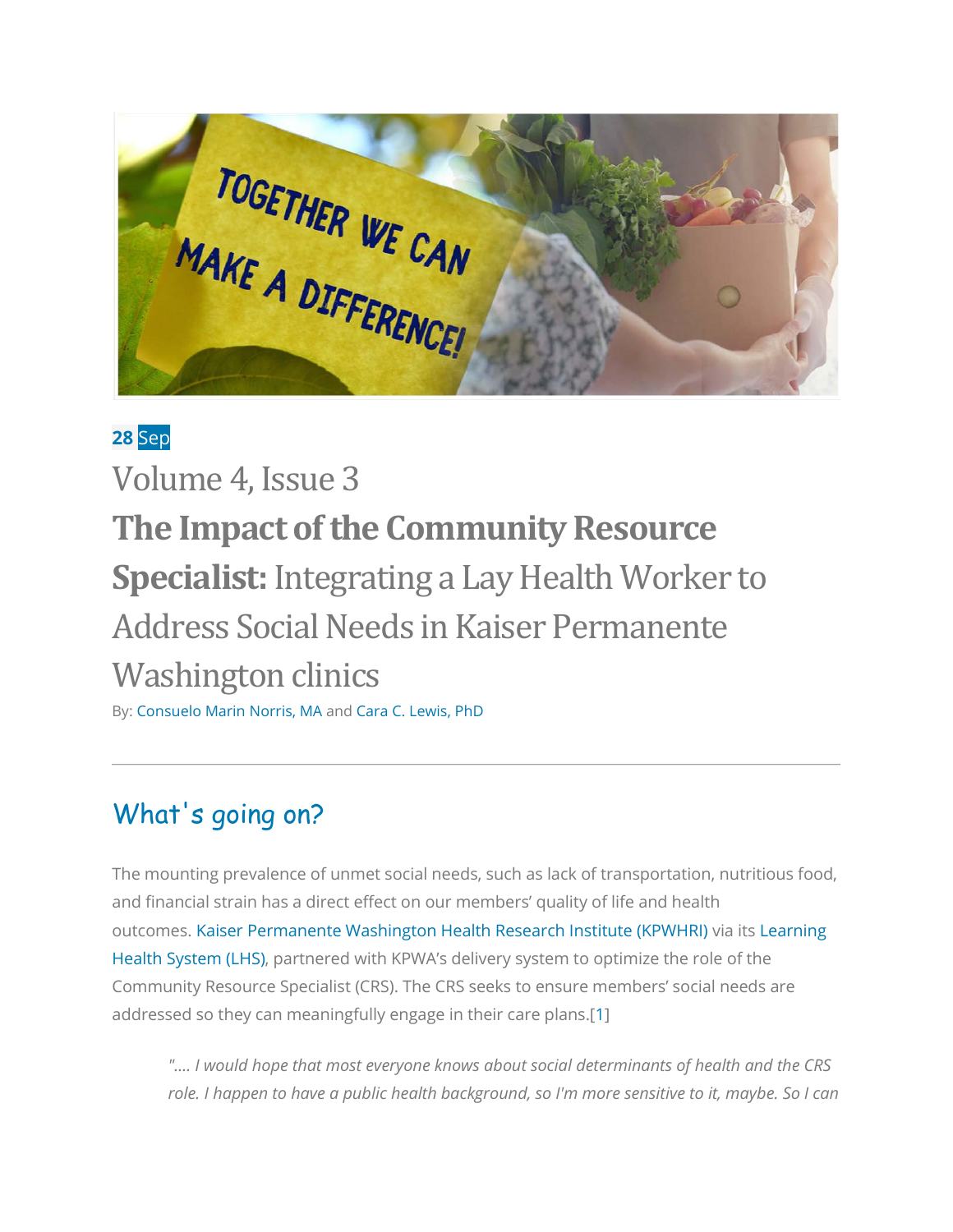*feel more confident saying "okay, I'll see you for follow-up so we can closely monitor this particular medical problem," knowing they're not going to have trouble finding transportation or being able to pay their co-pay to come in for their next appointment, so I can do my job more effectively and make more concrete plans for patients."*

*~Clinician at Olympia Medical Center*

# In this report...

Over 18 months, the KPWHRI LHS research team partnered with KPWA's Mental Health and Wellness department to (a) engage a subset of clinics in practice facilitation to identify best practices for standardizing CRS integration and services, (b) build Epic tools to ensure a population management based approach to patient care by the CRS team, and (c) conduct a rigorous evaluation of the CRS role. This report shares key learnings from our evaluation.

KPWA members responded to our survey at two time points, baseline and 3 months follow-up, indicating significant social needs (Table 1). Respondents included a comparison group of patients who had social needs but no CRS encounters, patients with a single CRS encounter, and patients who had 2 or more encounters with a CRS.

|                      | <b>Baseline</b> |                    |                         | 3-month Follow-up |                    |                      |
|----------------------|-----------------|--------------------|-------------------------|-------------------|--------------------|----------------------|
| <b>Social Need</b>   | Comparison      | 1 CRS<br>encounter | $1 + CRS$<br>encounters | Comparison        | 1 CRS<br>encounter | $1+CRS$<br>encounter |
| Food                 | 15%             | 17%                | 19%                     | 13%               | 18%                | 19%                  |
| Housing              | 15%             | 22%                | 28%                     | 12%               | 20%                | 23%                  |
| Transportation       | 16%             | 30%                | 30%                     | 17%               | 26%                | 32%                  |
| <b>Utilities</b>     | 19%             | 21%                | 23%                     | 15%               | 22%                | 23%                  |
| Medical care         | 32%             | 26%                | 34%                     | 27%               | 24%                | 30%                  |
| Dental               | 40%             | 40%                | 41%                     | 39%               | 40%                | 46%                  |
| Social<br>connection | 23%             | 28%                | 26%                     | 29%               | 25%                | 25%                  |
| Debt                 | 37%             | 41%                | 43%                     | 36%               | 46%                | 36%                  |
| Legal issues         | 10%             | 16%                | 12%                     | 6%                | 12%                | 12%                  |
| Employment           | 9%              | 17%                | 22%                     | 13%               | 17%                | 14%                  |

**Table 1:** Social needs table- responses to the survey question: Which of the following are the biggest problems for you right now?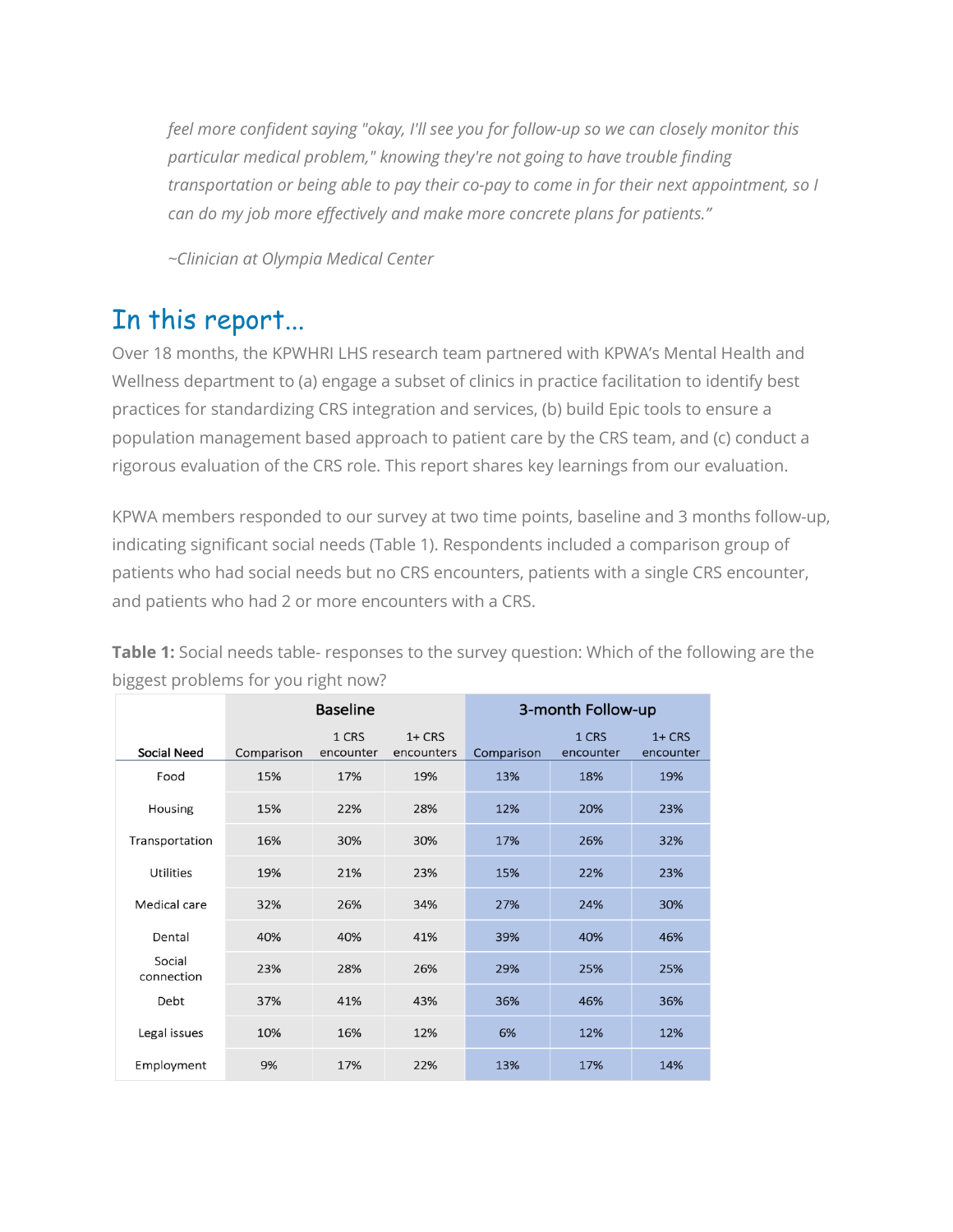### 1. **The CRS role is valued by care teams, reflects well on KP, and helps set KP apart in addressing social needs of our members**

Qualitative interviews with patients and care team members showed that the CRS helps them feel cared for and reflects well on the entire organization. Providing a human connection, building trust, and creating a stronger link to the care team were most often mentioned. Care teams reported that the CRS filled an important care gap and offered much needed services.

*"It's a very vital role. Everybody needs an advocate. I don't have an advocate. I have to constantly fight for everything. I have a notebook full of yes's and no's, steps and procedures, and I still don't get approval half the time. So, to have a CRS at Kaiser helping the people that need help, I think it's a fabulous idea."*

#### *~Husband of a KPWA member*

Our survey also showed that 80% of members who interacted with the CRS "agree" or "strongly agree" that they feel supported by the CRS.

### 2. **Members who had 2 or more CRS encounters reported positive changes and were very satisfied with the CRS—members may need more than 1 encounter to benefit.**

Members who saw the CRS 2 or more times improved more on self-rated health than comparison patients who did not see the CRS. Compared to members with 1 encounter with CRS, those with 2+ encounters (Figure 1):

- o Reported higher self-efficacy to fulfill care plan
- o Reported more trust in their care team
- o Felt more like their care team is on task
- o Felt more of a bond with their care team
- o But did not demonstrate changes/improvements in social risk or coping despite our predictions otherwise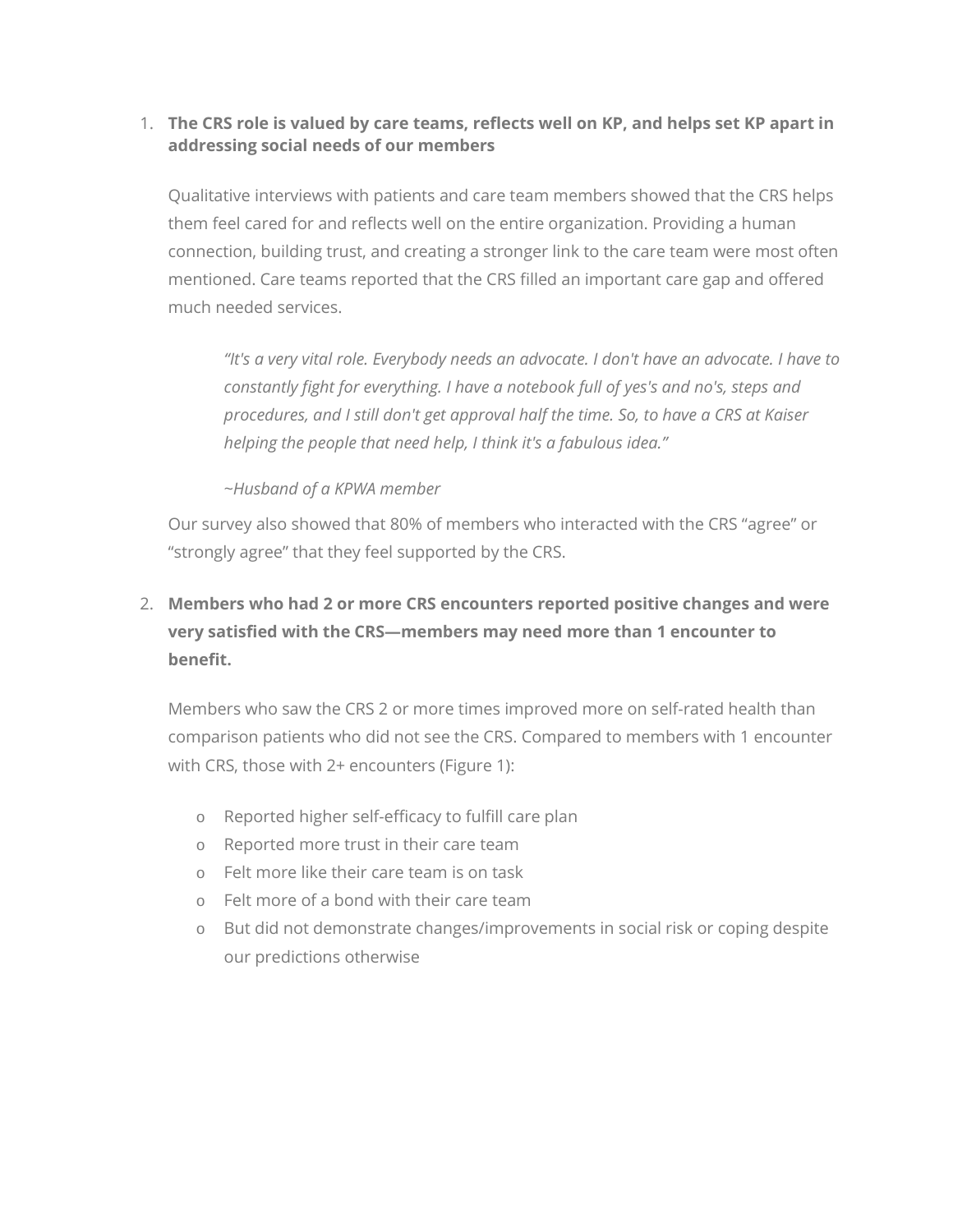

### 3. **KPWA members have many unmet social needs that the CRS role can help address.**

59% of members surveyed endorsed 1 or more social needs (food, housing, transportation, utilities, debt). Of those members, more than 90% said they would like help meeting those needs and nearly 25% endorsed having 3 or more social needs.

*"With housing, I worked with a woman who was a mother and had a young kid, like one year old. She was staying in the car and I gave her the resource to call for housing and she did, and she got housing within that week. So that was helpful. I could hear it in her voice, the follow-up call. She was like, 'I got in, we're moving in.'"*

*~CRS*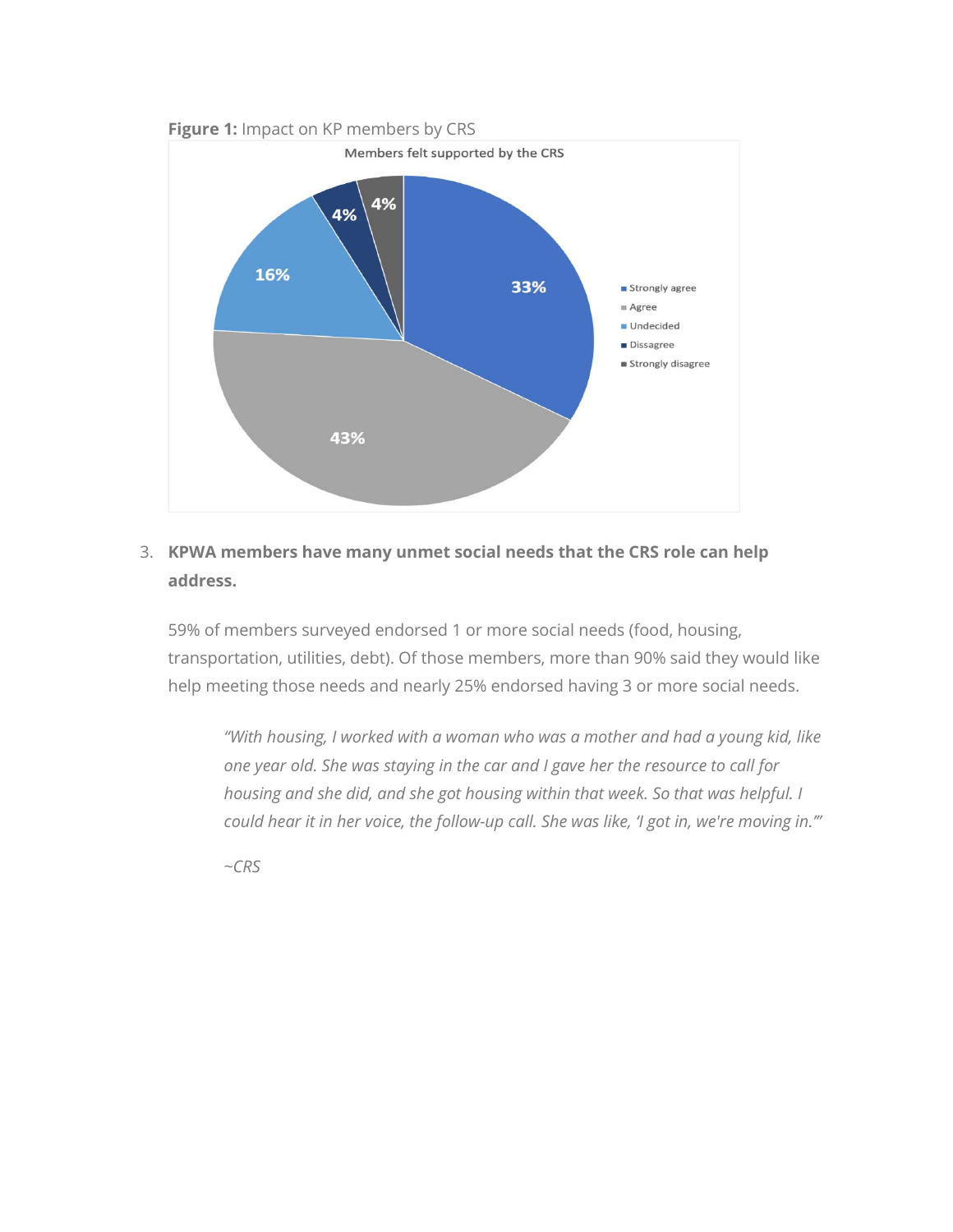

4. **Many members need significant support to overcome barriers to accessing resources—and to overcome the stigma associated with asking for help.**

CRSs were able to help people understand that it was OK to ask for assistance and to use the resources available—and they provided motivation and accountability to do so.

# What's next:

- **Implementation of universal screening is critical for creating equitable access to the CRS service; one-third** of respondents/participants (i.e., our comparison group) did not get access to the CRS individuals despite showing needs for their services. Implementation of social screening will ensure that all members with social needs could get help addressing their needs.
- **Provide additional training to CRSs in health and wellness support and the types of hands-on assistance members might need to create meaningful change in their social needs.**
- **Continue supporting the CRS role and services, provide the physical space CRSs need to do their job well, and clarify the role of the CRS on the care team to improve role integration.**